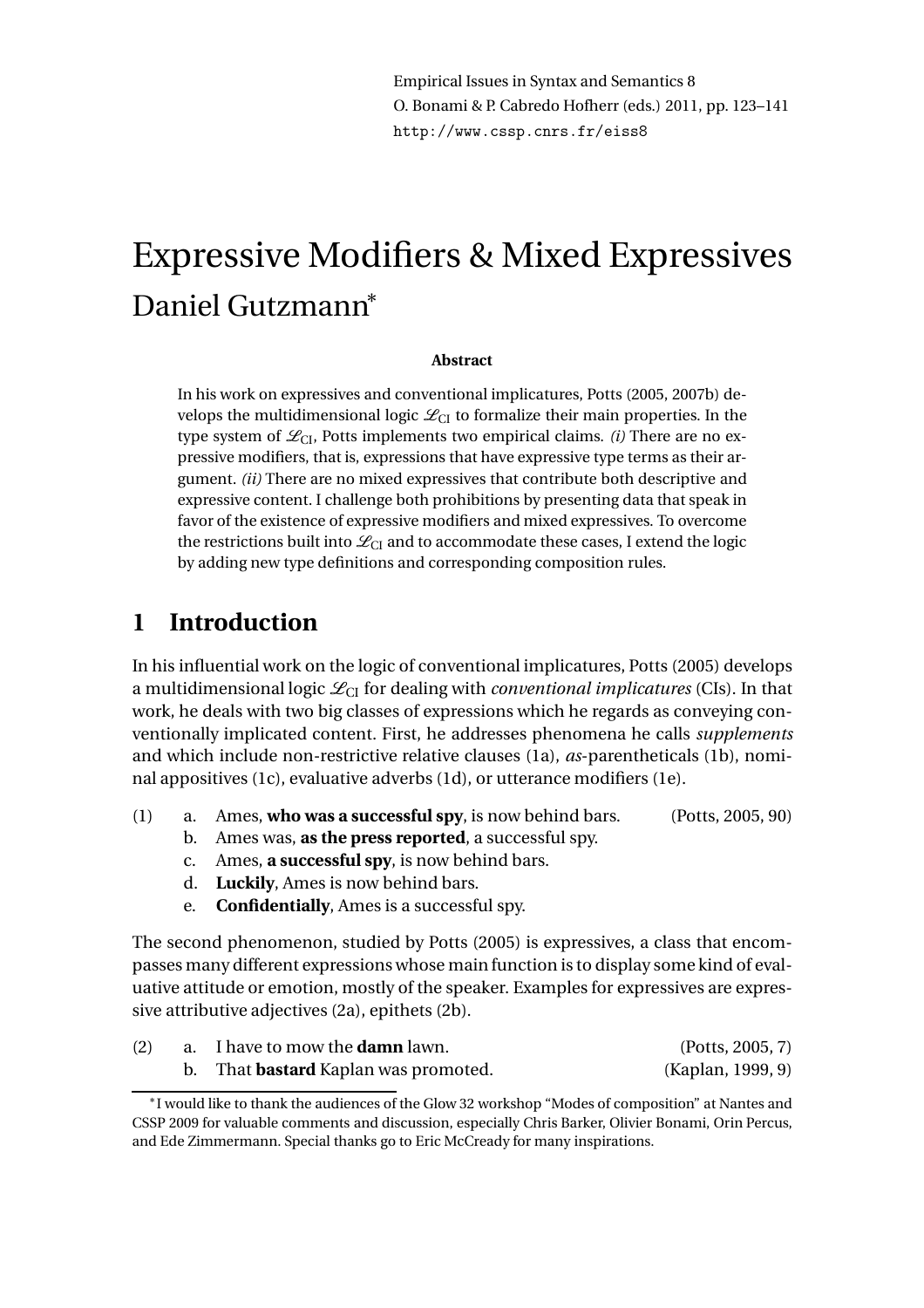Expressives display a set of specific properties which seem to set them apart from all other kinds of meaning (Potts, 2005, § 2.4). First of all, the meaning they convey is independent of the descriptive content ("at-issue content" in Potts' older terminology). This meaning is contributed by the conventional meaning of the expressive items, and the attitude or emotion expressives display is mostly speaker oriented (but see Harris and Potts, 2009a,b; Amaral et al., 2007).

To give a compositional semantics to these intriguing phenomena, Potts (2005) develops the multidimensional, type driven semantics  $\mathcal{L}_{CI}$  that is able to formalize the main properties obeyed by expressives and supplements. In Potts' later work (Potts, 2007b,a), expressives receive a different interpretation than supplements, but from a type theoretic perspective and combinatorial perspective, the analysis remains essentially the same.

Although  $\mathcal{L}_{CI}$  is a great tool for studying and analyzing non-descriptive kinds of meaning, I will show in this paper that it still has some problems. These problems are raised by what I call *expressive modifiers* and *mixed expressives*. The former are expressions that modify expressive content, that is, functions from expressives to expressives, while the latter are expressions that contribute both expressive as well as descriptive content.

- (3) That [**fucking** bastard] Burns got promoted!
- (4) Lessing was a **Boche**. (Williamson, 2009, 146)

However, the problems they raise for  $\mathcal{L}_{CI}$  are not merely technical problems, as Potts is very insistent to claim that such expressions do not exist. In various places of his work, he makes the two following two claims:

| (5) | Claim (1)                                     |                     |  |  |  |  |
|-----|-----------------------------------------------|---------------------|--|--|--|--|
|     | Expressive types are only output types, i.e.: | (Potts, 2007b, 169) |  |  |  |  |

- a. At-issue content never applies to expressive content. (Potts, 2005, §3.5.1)
- b. Expressive content never applies to expressive content. (Potts, 2005, §3.5.2)

#### (6) **Claim (2)**

No lexical item contributes both an at-issue and a CI-meaning. (Potts, 2005, 7)

Potts (2005) has built these restrictions directly into  $\mathcal{L}_{CI}$  in order to give a proper formalization to these claims, which is good, since then the claims as well as the formal system can directly be tested against linguistic data.

In this paper, I will show that both claims are invalid in face of the empirical data, as both expressives modifiers and mixed expressives do exist in various languages. The paper is structured as follows. In §2, I will briefly sketch the main components of  $\mathcal{L}_{CI}$ and how they implement the two claims. Claim 1 is challenged in § 3, where I present data about expressive modifiers to argue that they should receive an intuitive semantic analysis instead of the one Potts (2007b) has to adopt. The other problem for  $\mathcal{L}_{CI}$  is posed by mixed expressives, which are dealt with in § 4. To overcome these problems, the type of  $\mathcal{L}_{CI}$  system must be extended. This is what I do in § 5, where I present two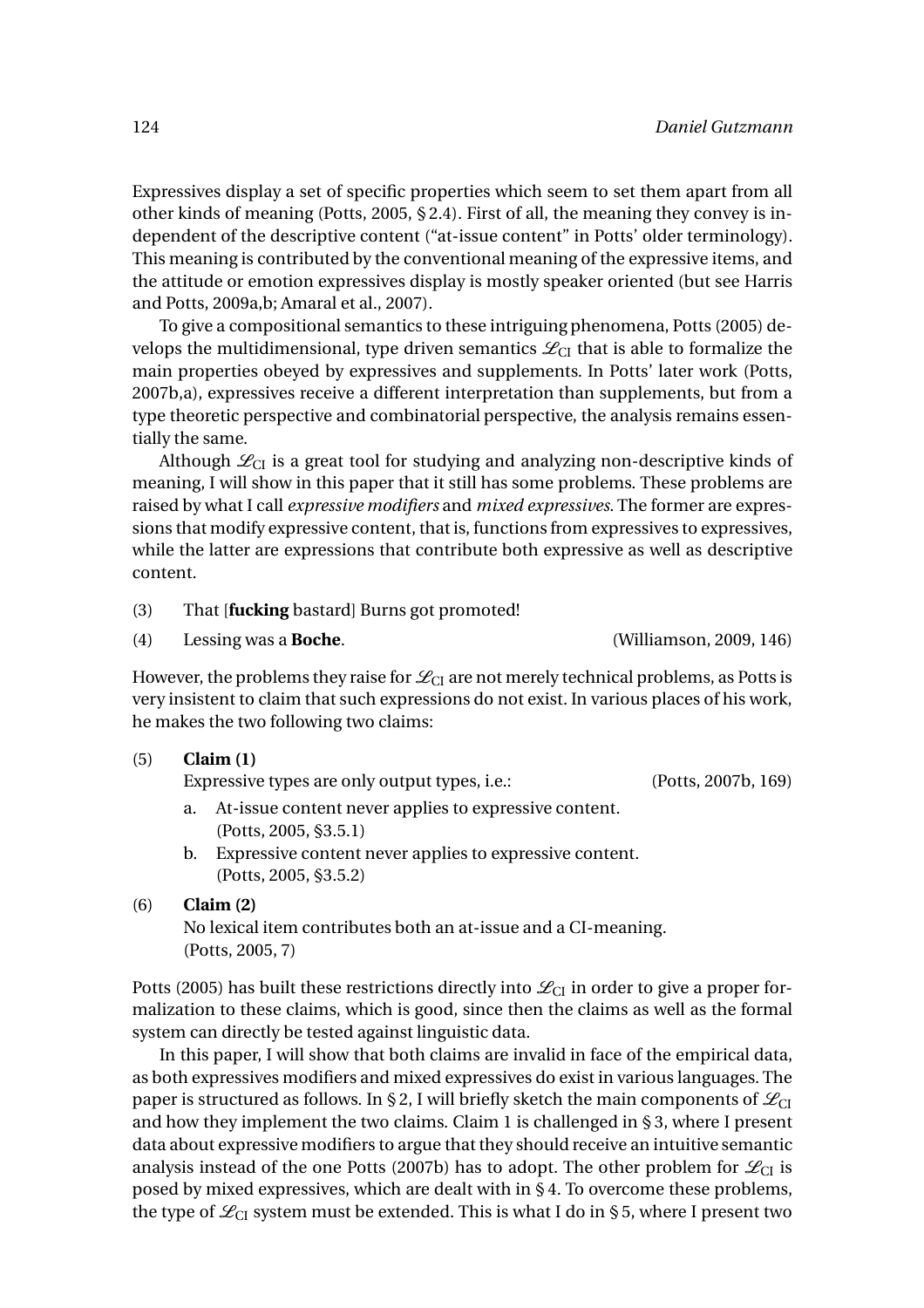enhancements of  $\mathcal{L}_{CL}$ , which I call  $\mathcal{L}_{+CL+EM}$  and  $\mathcal{L}_{+CL+EM+ME}$  respectively. I end with a short conclusion and mention remaining problems in § 6.

# **2 Potts' Logic of Conventional Implicature**

Before I will present empirical data against Potts' two main claims, I will sketch the formal logic  $\mathcal{L}_{\text{CI}}$  he uses to describe and analyze conventional implicature triggering expressions in more detail in order to illustrate how these claims are directly wired into the logic of conventional implicatures.

The logic  $\mathcal{L}_{CI}$  is a variant of type-driven translation (Klein and Sag, 1985) and differs in three respects from a more traditional model-theoretic semantics like Montague's (1974) intensional semantics. First, it introduces a new basic type for conventional implicatures/expressives and new construction rules for complex types together with appropriate denotation domains. Secondly,  $\mathcal{L}_{\text{CI}}$  makes use of so-called tree-admissibility conditions that regulate how expressions of the various types are combined with each other during the semantic derivation. The last new ingredient of  $\mathcal{L}_{CI}$  is a process called parse-tree interpretation according to which the denotation of a sentence is given by the interpretation of an entire semantic tree instead of just a single formula. While the third innovation is very important for  $\mathcal{L}_{CI}$  from a technical and theoretical point of view, it could in principle be substituted by a non-representational variant while keeping the empirical predictions made by  $\mathcal{L}_{CL}$ , as these are implemented in the type system and the tree-admissibility conditions.<sup>1</sup> By the former, the empirical claims in  $(5)$ and (6) are implemented, while the latter is used to model the independence of expressive content.

#### **2.1 The type system**

The core of  $\mathcal{L}_{CI}$  is its type system where the restrictions for expressive expressions are formulated. In addition to the ordinary recursive type definitions, we have two new clauses. (7b) defines that there is a new basic type *ε* for expressive. Clause (7d) regulates how this new basic type can be combined with other types to form complex expressives types.

#### (7) **Types for**  $\mathscr{L}_{CI}$

- a. *e* and *t* are descriptive types.
- b.  $\varepsilon$  is an expressive type.
- c. If  $\sigma$  and  $\tau$  are descriptive types, then  $\langle \sigma, \tau \rangle$  is a descriptive type.
- d. If  $\sigma$  is a descriptive type, then  $\langle \sigma, \varepsilon \rangle$  is an expressive type.
- e. The set of types is the union of the descriptive and expressive types.

To see how the claims in (5) are formalized by this type system, first note that a simple recursive formation rule for complex types like (8) is missing in the definitions.

<sup>&</sup>lt;sup>1</sup>That semantic parsetrees become a crucial part of the formal system via the mechanism of parsetree interpretation is the source of strong criticism against Potts' system, since it leads to compositionality problems (cf. e.g. Amaral et al. (2007); Bonami and Godard (2007), and the articles in *Theoretical Linguistics* 33).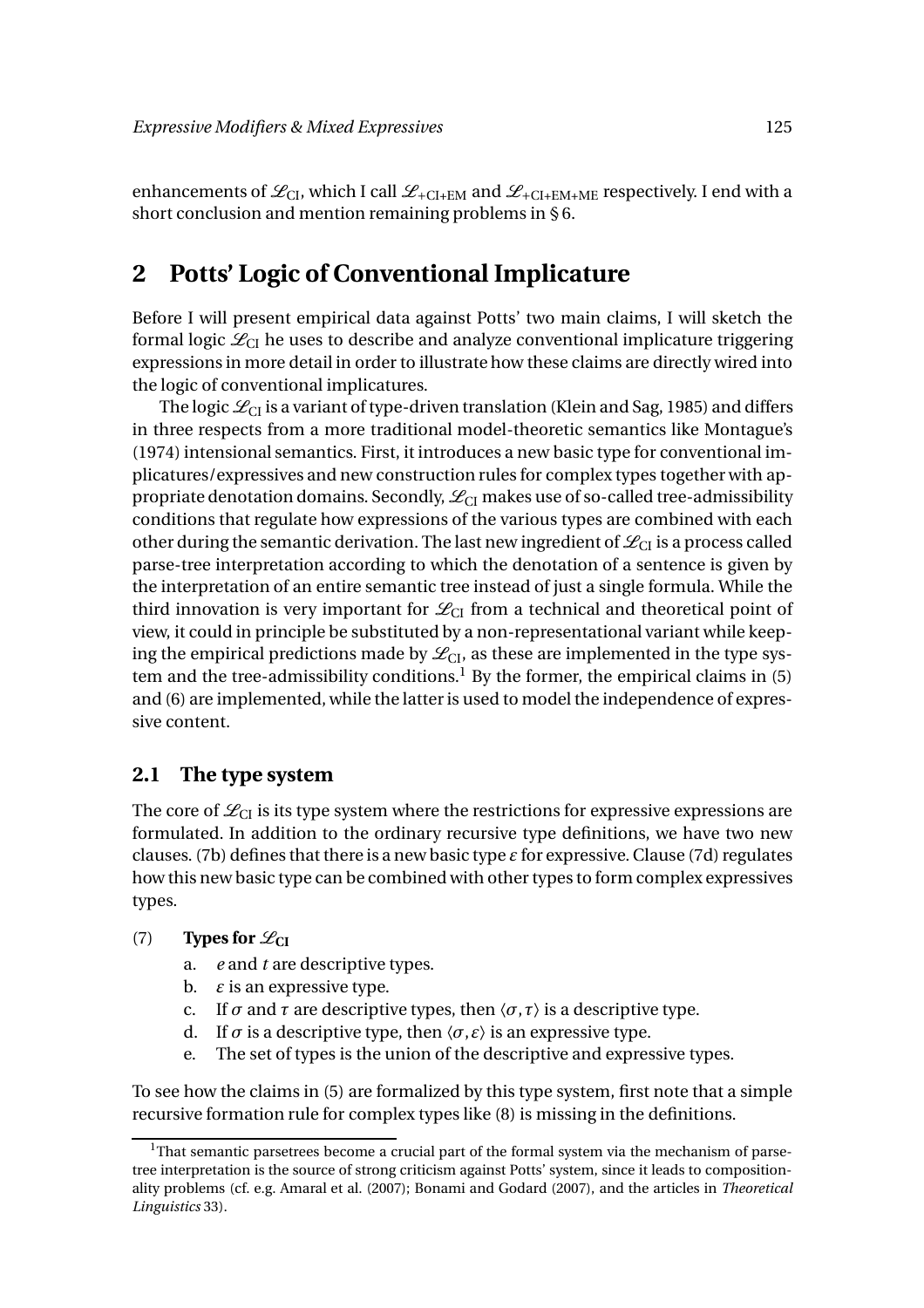(8) If  $\sigma$ ,  $\tau$  are types, the  $\langle \sigma, \tau \rangle$  is a type.

Such a formation rule would allow for every combination of descriptive and expressive types. But the type system of  $\mathcal{L}_{CL}$  is much more constrained. Instead of having (8) in its pure form, it is restricted to descriptive types only in (7c). That is, we can only combine descriptive types in every combination but not if expressive types are involved. Furthermore, note that sentence (7d) which defines complex expressives types is only defined for complex types that have expressive types within its domain but not in its range. Of course, these gaps are intended by Potts' since they implement directly his main claims, namely that there are neither expressive expressions applying to descriptive content nor expressives that apply to other expressives. In addition, there are no types that have an output type that is both descriptive and expressive, a fact that corresponds to Potts' claim (6) that there are no expressions that contribute to both dimensions of meaning.

#### **2.2 Tree-admissibility conditions**

Special tree-admissibility conditions regulate how expressive and descriptive expressions combine with each other. To account for the independence of expressive content (Potts, 2007b, 166), which means that expressive content does not affect the descriptive content, a special derivation rule for expressives is used, which I called *expressive* application.<sup>2</sup> In contrast to ordinary functional application (9b), this rule ensures that expressive content is isolated during the derivation and does not get integrated into ordinary truth-conditional expression.



According to (9), we can combine an expressive with a descriptive expression if the former is the functor and the latter is an argument of the appropriate type. The way the two expressions are combined is the functional application of the expressive term to its argument. But the derivation does not end here. After being plugged into the expressive function, the descriptive argument is returned and passed up the semantic parsetree unmodified. The expressive content is also passed up but is isolated from the at-issue expression by means of the metalogical bullet "•" that is used to distinguish independent expression at the same node. A sample derivation that makes use of (9) beside the basic functional application of descriptive terms is given in the following example.

(11) That bastard Burns is a zombie.

<sup>2</sup>This is called *CI-application* in Potts (2005).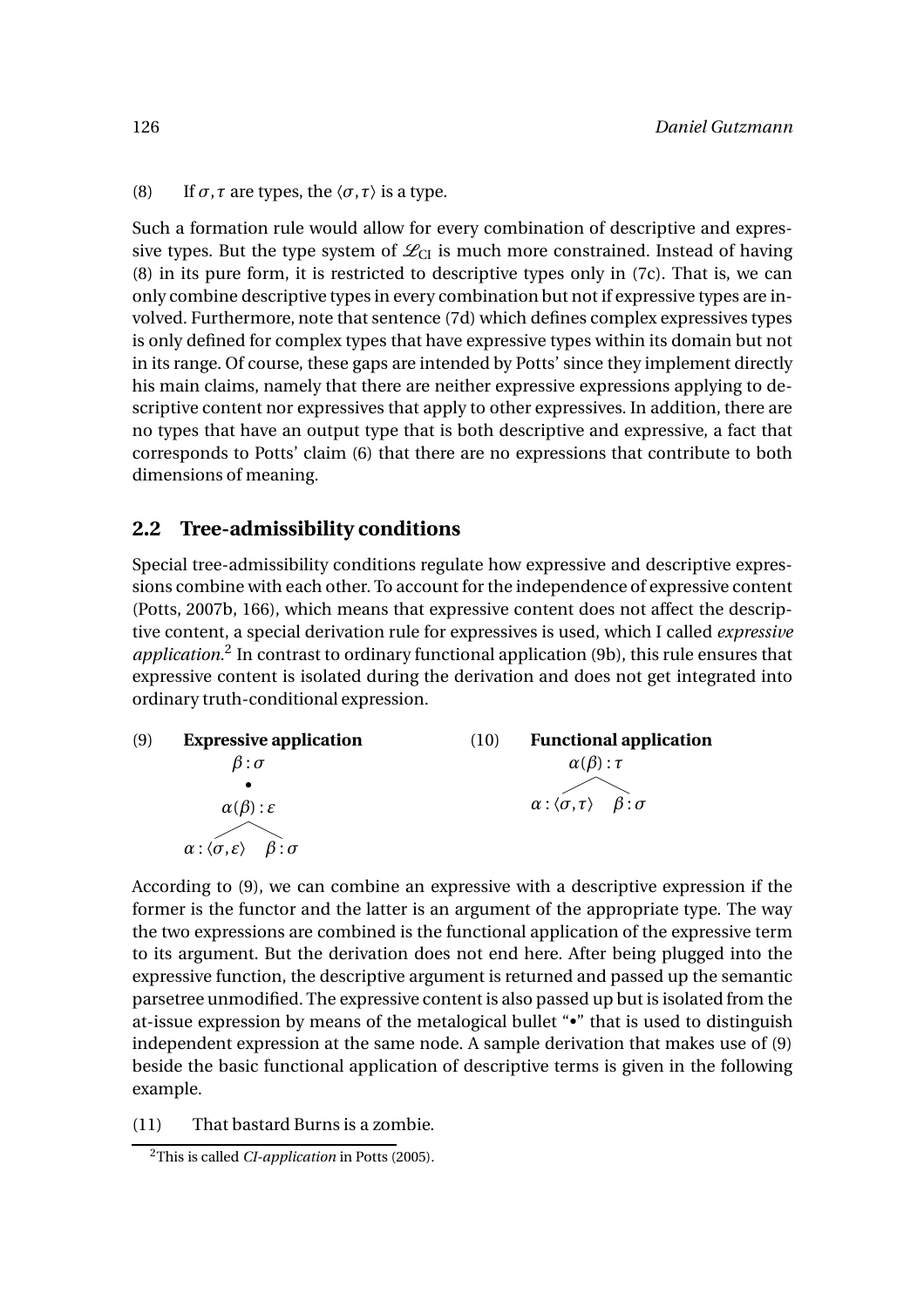

In this example, the expressive **bastard** applies to its entity-type argument **burns** to yield the expressive proposition **bastard**(**burns**) : *ε*. The descriptive expressive **burns** is then passed up the tree, where it could take part in the further derivations of the proposition that Burns is a zombie.

Since it is the descriptive expression at the root node of the semantic parsetree (that is, the topmost expression) that corresponds to the descriptive content of a sentence, the tree-admissibility condition in (9) formalizes the idea that expressive content does not affect the descriptive content of a sentence, as it ensures that expressive content never shows up at the descriptive part of the root node.

#### **2.3 Parsetree interpretation**

The tree-admissibility condition for CI-application captures the fact that expressive content is independent of descriptive content. However, expressive content should receive an interpretation, too. To enable this, Potts (2005) employs a mechanism which he calls *parsetree interpretation.*<sup>3</sup>

#### (12) **Parsetree interpretation**

Let  $\mathcal T$  be a semantic parsetree with the descriptive term  $\alpha : \sigma$  on its root node, and distinct expressive terms  $\beta_1 : \varepsilon, \dots, \beta_n : \varepsilon$  on nodes in it (intentionally,  $\beta_1$ )  $\langle s, \varepsilon \rangle, \ldots, \beta_n : \langle s, \varepsilon \rangle$ . Then the interpretation of  $\mathcal T$  is the tuple:

 $\langle [\alpha : \sigma], [\beta_1 : \varepsilon], \ldots, [\beta_n : \varepsilon] \rangle$ 

As controversial as it may be conceptually, technically it is very simple way to ensure the separation of truth-conditional and expressive content. In order to get the entire meaning of a sentence, we interpret the entire tree instead of just the root node. The mechanism (12) then distributes the different types of meaning found in the parsetree into two dimensions of meaning. The descriptive dimension (the first member of the tuple) is given by the interpretation of the descriptive expression at the root node of the semantic parsetree. To get the expressive meaning of a sentence, we have to collect all expressive expressions of type  $\varepsilon$  that have been isolated by the tree-admissibility condition for expressive application and interpret them in the second dimension. In

 $^{3}$ I have adjusted Potts' orginal definition of parsetree-interpretation (cf. Potts, 2005, 68) to the type conventions used in this paper. Instead of descriptive and expressive types – with *ε* as the basic expressive type – Potts (2005) speaks of *at-issue* and *conventional implicature* types respectively. Besides the truth-functional types  $t^a$  and  $t^c$ , he introduces entity types for both dimension, namely  $e^a$  and  $e^c$ . However, the latter plays no role in his book. The conventions used here are more in line with his more recent approach (Potts, 2007b).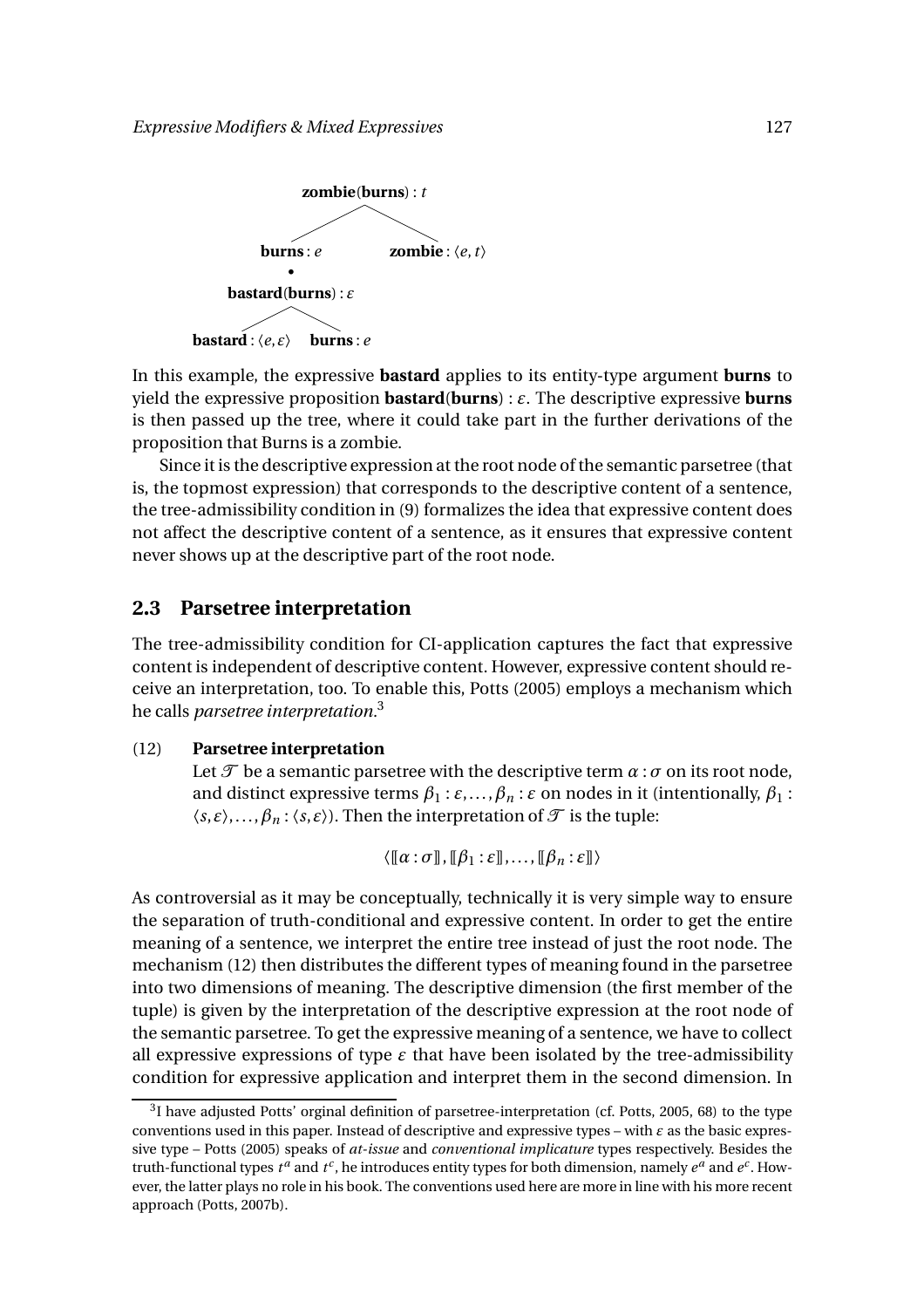this way, the rule for parsetree interpretation allows that expressive content can be set aside during the derivation of a semantic parsetree while at the same time ensuring that expressive content nevertheless gets interpreted.

# **3 Expressive modifiers**

Having sketched the logic of conventional implicatures, I will now come to the problems it faces when it comes to the two major predictions that can be derived from the way it computes expressive content. The first one that concerns what I like to call *expressive content* is dealt with in this section. The other one, referred to as *mixed expressives*, will be the topic of the next section.

Recall that Potts (2005) designed the type system of  $\mathcal{L}_{CI}$  in such a way that it contains a major gap. There are no expressions that take expressive content as an argument. Therefore, the following two possible definition are absent from the type definition of  $\mathcal{L}_{CI}$  as given in (7).

#### (13) **Gaps in the type system**

- a. If  $\sigma$  is a descriptive type, then  $\langle \varepsilon, \sigma \rangle$ ...
- b. If *σ* and *τ* are *expressive* types, then  $\langle σ, τ \rangle$  ...

Therefore, there are neither expressions mapping expressive content to descriptive content nor expressions that apply to expressive content to yield expressive content. This is captured by Potts' first empirical claim already mentioned in the introduction and repeated here.

#### (14) **Claim (1)**

Expressive types are only output types, i.e.: (Potts, 2007b, 169)

- a. At-issue content never applies to expressive content. (Potts, 2005, §3.5.1)
- b. Expressive content never applies to expressive content. (Potts, 2005, §3.5.2)

The first subthesis of the general claim seems valid to me. At least I am not aware of any good example of an expression that takes expressive content as its argument to deliver non-expressive descriptive content. However, the type system of  $\mathcal{L}_{C}$  also predicts that there are no expressions mapping expressive content to expressive content. That means that in  $\mathcal{L}_{CI}$  we will never have that kind of expressions that I like to call *expressive modifiers*, that is, expression that somehow modify or alter expressive content, e.g. by strengthening it.

This claim, however, does not seem to be supported by empirical data, as already shown by Geurts (2007). While it may be suitable for the other major class of expressions Potts (2005) deals with in his book – appositives – it seems to be implausible for expressives. Prima facie, *fucking* in (15a) seems to modify the expressive *bastard*, and *holy* seems to modify the expressive *shit* in (15b). Furthermore, *fucking* is modified by *really* in (15c).

#### (15) **Expressive modifiers**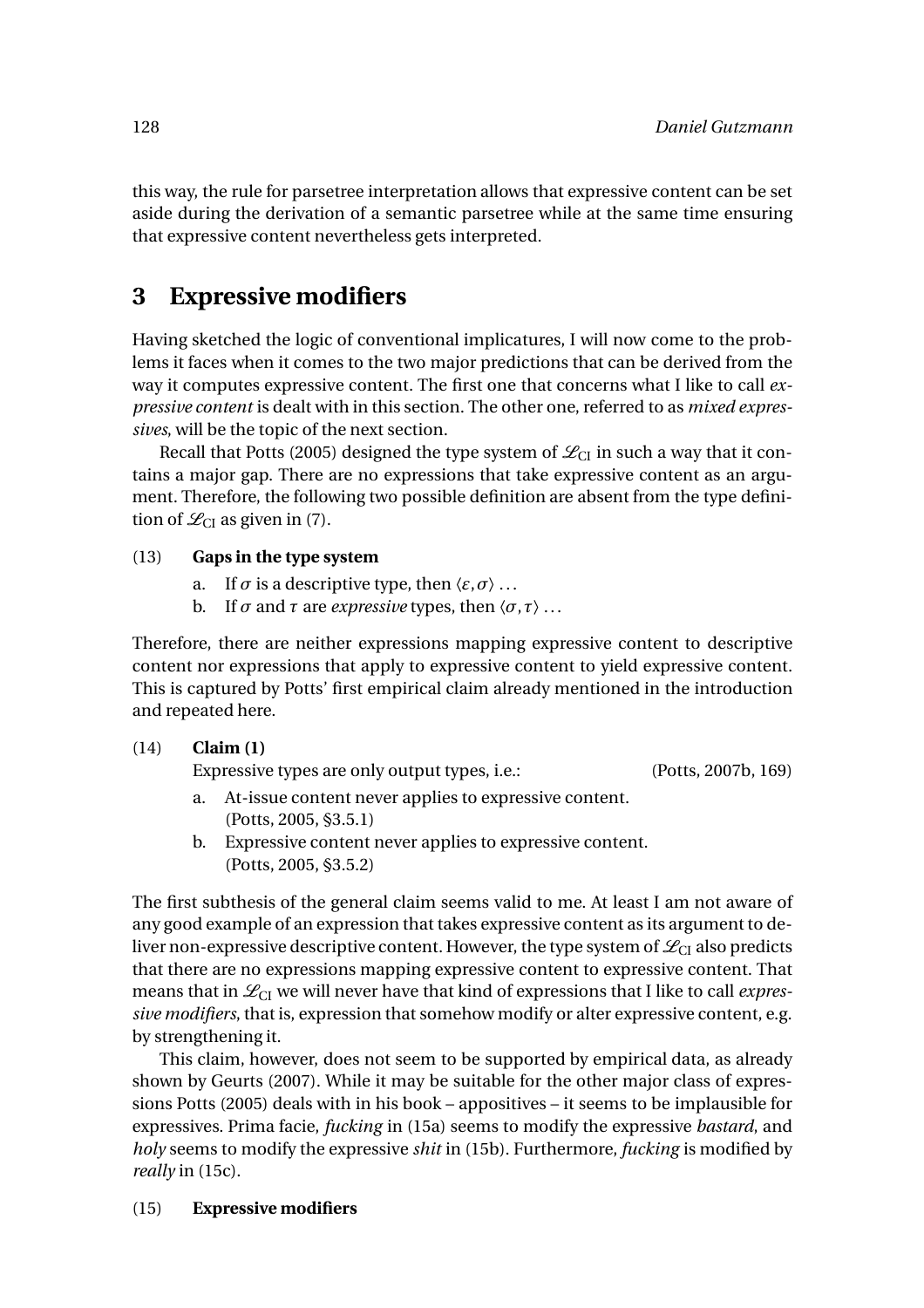- a. That fucking bastard Burns got promoted!
- b. Holy shit, my bike tire is flat again!
- c. I feel really fucking brilliant.

The intuitive semantic structure for a sentence like *fucking bastard Burns* is one in which **fucking** modifies **bastard**. The new complex expressive term should then apply to **burns**. This structure is depicted in (18). However, such a structure is not possible in  $\mathcal{L}_{\text{CI}}$  since **fucking** cannot modify **bastard** directly because in order to do so, it would have to have an expressive type in its domain which is not defined in the first place.

Potts (2007a,b) presents as work-around to solve the problem raised for his type definition by cases like the one in (15a). Instead of assigning an intuitive structure like (18) to (15a), Potts (2007a,b) presents an analysis along the lines of (19), where each expressive item applies to **burns** one after the other.



That is, they are treated like non-restrictive modifiers on the same argument instead of one expressive modifying the other.



Potts (2007b) then defines the meaning of expressive items in such a way that it somehow models the superficial observation that *fucking* intensifies the expressive meaning of *bastard*. However, there are some problems with this way of handling expressive modifiers. First, Potts has to resort to pure syntactic arguments to explain why (20) is not possible.

(20) \*That bastard fucking Burns got promoted!

This is of course not such a big problem. More problematic are cases like (15b) in which a treatment along the lines of (19) seems highly implausible. In the case of *fucking bastard Burns*, each expressive could be dropped, and hence it could at least be argued that in the semantics, both expressives are modifying **burns**. However, this does not hold for *holy shit* because only *holy* may be dropped but not *shit*.

(21) a. Shit, my bike tire is flat again!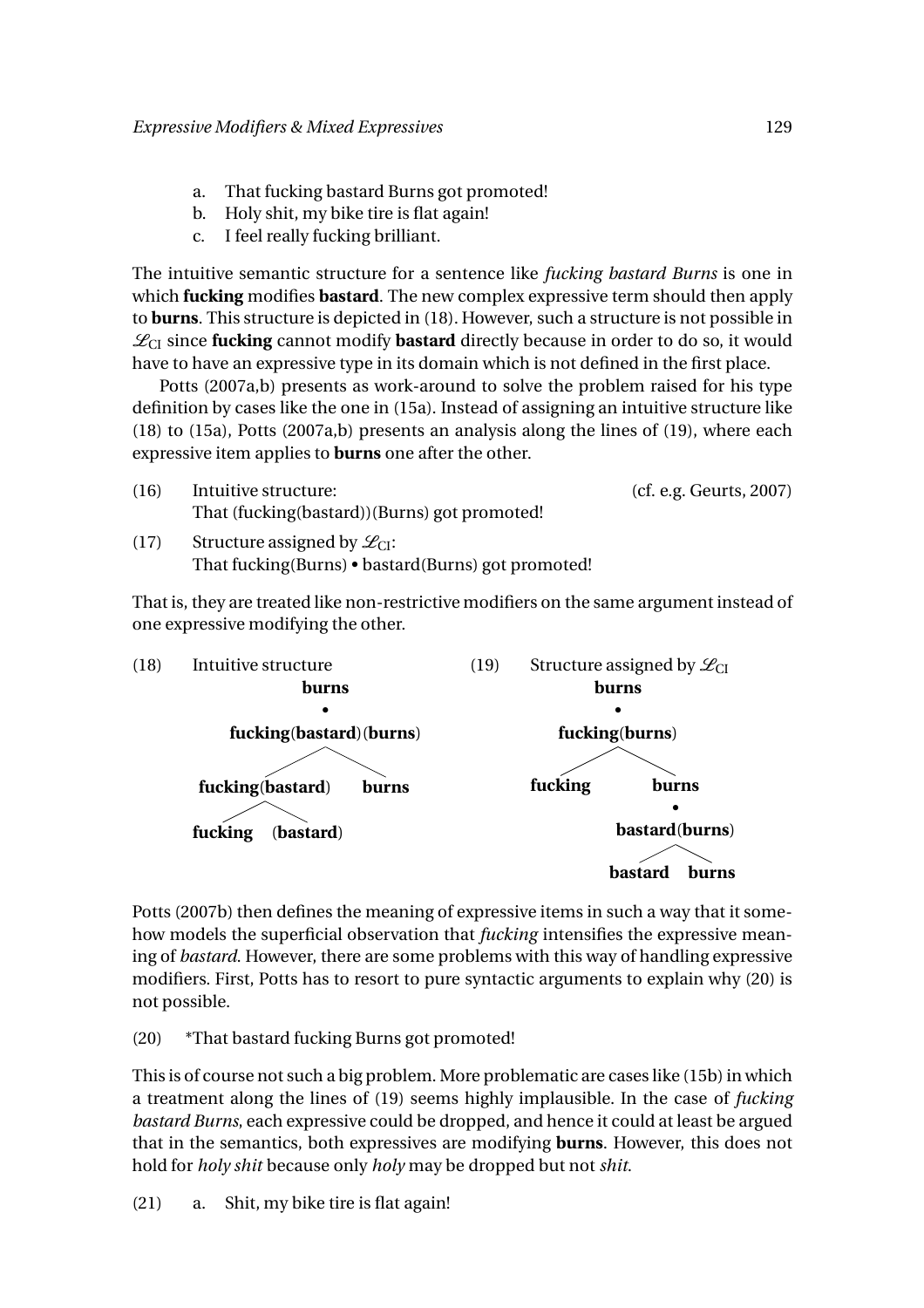#### b. \*Holy, my bike tire is flat again!

Even if it is clear from a syntactic point of view why *holy* cannot modify a sentence – it is an adjective not a sentence adverb – according to an analysis within  $\mathcal{L}_{CL}$ , it still needs a propositional argument in the semantics. However, it is far from clear why an expression that needs a propositional argument must be combined with an NP in the syntax to be able to apply to its argument in the semantics, where it does not even interact with the NP.

Further examples of this kind are provided in constructions that include intensifiers (Schwager and McCready, 2009) like *absolutely* or Germ. *voll* 'totally' that clearly modifies the expressive and not the noun that is modified by the expressive.

- (22) a. That absolutely fucking bastard Burns got promoted!
	- b. \*That absolutely Burns got promoted!
- (23) a. Dieser voll bescheuerte Idiot Peter ist zu spät! "This totally daft idiot Peter is too late!"
	- b. \*Dieser voll Peter ist zu spät!

A further argument for a structure like (18) in which the expressive modifiers are modifying the expressive is provided by case marking in languages like German.

| (24) | a. Verdammt-e Scheiße, mein Fahrrad hat wieder einen Platten!                        |  |  |
|------|--------------------------------------------------------------------------------------|--|--|
|      | damn.fem shit.fem my bike has again a<br><i>flat</i>                                 |  |  |
|      | b. Verdammt-er Mist, mein Fahrrad hat wieder einen Platten!                          |  |  |
|      | damn.masc shit.masc my bike has again a<br><i>flat</i>                               |  |  |
|      | "Damn shit, my bike tire is flat again!"                                             |  |  |
|      | c. Verdammt, mein Fahrrad hat wieder einen Platten!                                  |  |  |
|      | damn my bike has again a flat                                                        |  |  |
|      | "Damn, my bike tire is flat again!"                                                  |  |  |
|      | Depending on the gender of the expressive that is modified, the expressive adjective |  |  |
|      |                                                                                      |  |  |
|      | verdammt 'damn' shows different inflection since in German, there is gender concord  |  |  |

*verdammt* 'damn' shows different inflection since in German, there is gender concord within an NP. Accordingly, *verdammt* is inflected differently when combined with the feminine *Scheiß* 'shit' as when it modifies the masculine *Mist* 'crap'. This could not be easily explained if a structure in which *verdammt* 'damn' also modifies the proposition that the speaker's bike tire is flat instead of the expressive. Furthermore, if *verdammt* would really apply to the proposition, it should appear as an uninflected adverb, as in (24c) where it is used without any other expressive and comments the proposition.

A third argument based on inflectional data is provided with the following example. If *verdammt* 'damn' would be a modifier of *Peter*, it should show masculine gender marking. However, it agrees with the neuter *Arschloch* 'asshole'.

- (25) a. Das verdammt-*e* Arschloch *the damn.*NEUT *asshole.*NEUT *Peter.*MASC *has me off-ripped* Peter hat mich abgezockt! "That damn asshole Peter ripped me off!"
	- b. \*Das verdammt-*er* Arschloch *the damn.*MASC *asshole.*NEUT *Peter.*MASC *has me off-ripped*Peter hat mich abgezockt!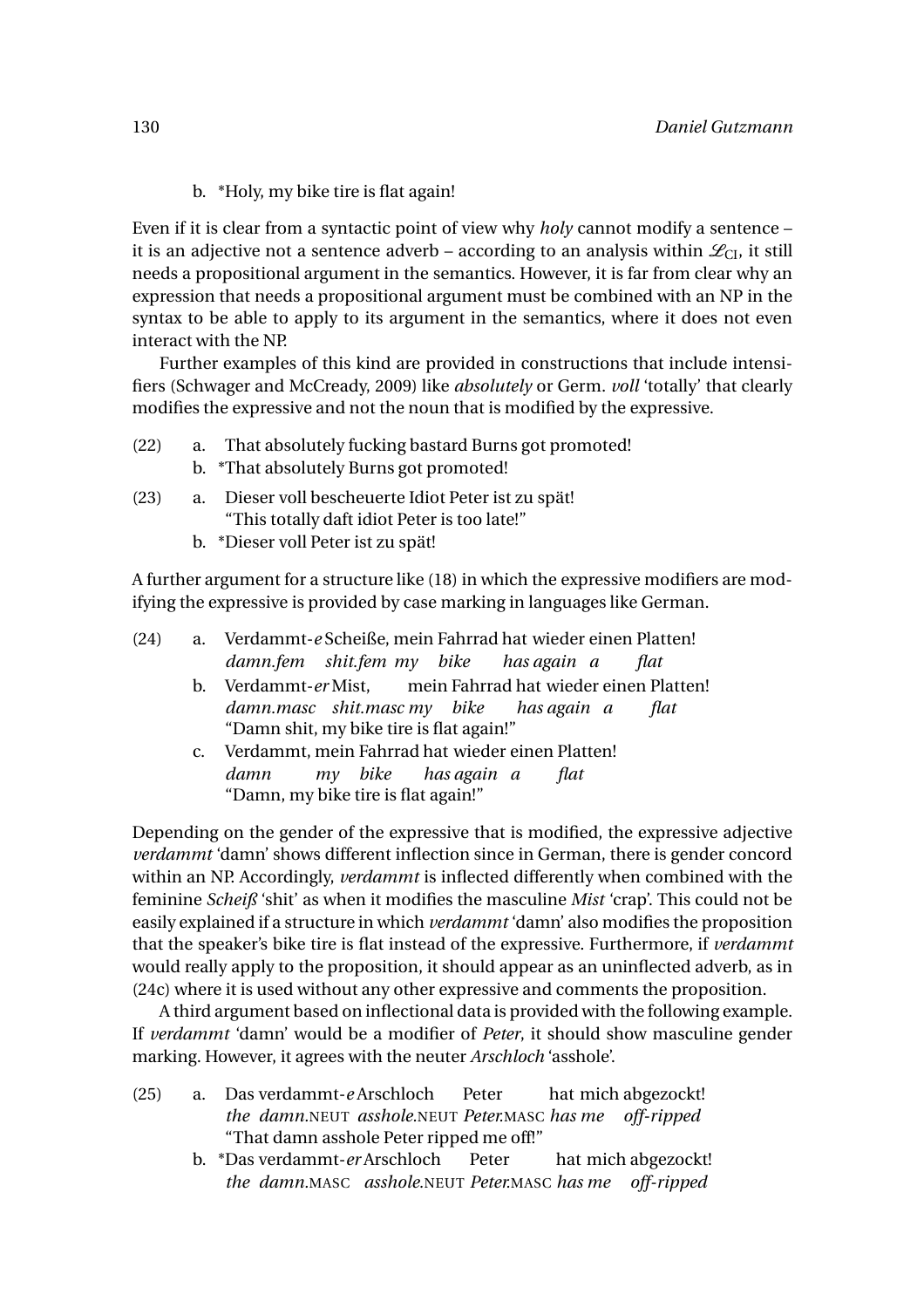I do not see how all this data could be accounted for within  $\mathcal{L}_{CI}$  or Potts' (2007b) modified system. Instead, I take it as empirically well founded, that there are at least some expressions in natural language that take expressive content as their argument. The type system of  $\mathcal{L}_{CI}$  should therefore be extended to deal with these cases, too. Before this will be done in § 5, I will discuss another problem for  $\mathcal{L}_{CI}$  first.

## **4 Mixed expressives**

Beside not defining complex types with an expressive argument type, Potts' logic  $\mathcal{L}_{CI}$ also lacks types for expressions that contribute to both dimensions of meaning. This is formulated by Potts' second empirical claim.

#### (26) **Claim (2)**

No lexical item contributes both an at-issue and a CI-meaning. (Potts, 2005, 7)

This is a prohibition against what I call *mixed expressives*, following McCready (2010). Just as the prohibition states, mixed expressives are expressions that convey simultaneously descriptive and expressive meaning.

There is even more empirical evidence to find against this claim than for the prohibition against expressive modifiers. Even more so, some of the most prominent classes of expressives are expressions that come with both dimensions of meaning.

On the one hand, there are what could be called *colored expressives* after Frege  $(1892).<sup>4</sup>$  A classical example is provided by Frege himself.

- (27) a. This **dog** howled the whole night.
	- b. This **cur** howled the whole night.

Utterances of both (27a) and (27b) are true in exactly the same situations, namely in those in which the dog in question howled the whole night. This shows that they have the same descriptive content. But obviously, they do not have the same overall meaning due to the difference between the neutral *dog* and the expressively laden *cur* which conveys a negative attitude of the speaker towards the dog, or dogs in general.

In principle, each expression that has a descriptive denotation but comes with an additional expressive evaluating denotation can be regarded as a mixed expressive. Just like the pair *cur/dog*, many mixed expressives come with a neutral only-descriptive alternative, which is equivalent to the descriptive dimension of the mixed expressive. For instance, consider the following mixed expressives in German and their composition into descriptive and expressive meaning.

- (28) a. *Köter* 'cur'  $\rightsquigarrow$  dog + expressing a negative attitude
	- b. *Bulle* 'cop'  $\rightsquigarrow$  policeman + expressing a negative attitude
	- c. *Tussi* 'bimbo'  $\rightsquigarrow$  girl + expressing a negative attitude

<sup>4</sup>For discussions of Frege's notion of *coloring* and how it relates to expressive content, cf. e.g. Horn (2008); Picardi (2006); Neale (1999, 2001); Dummett (1978).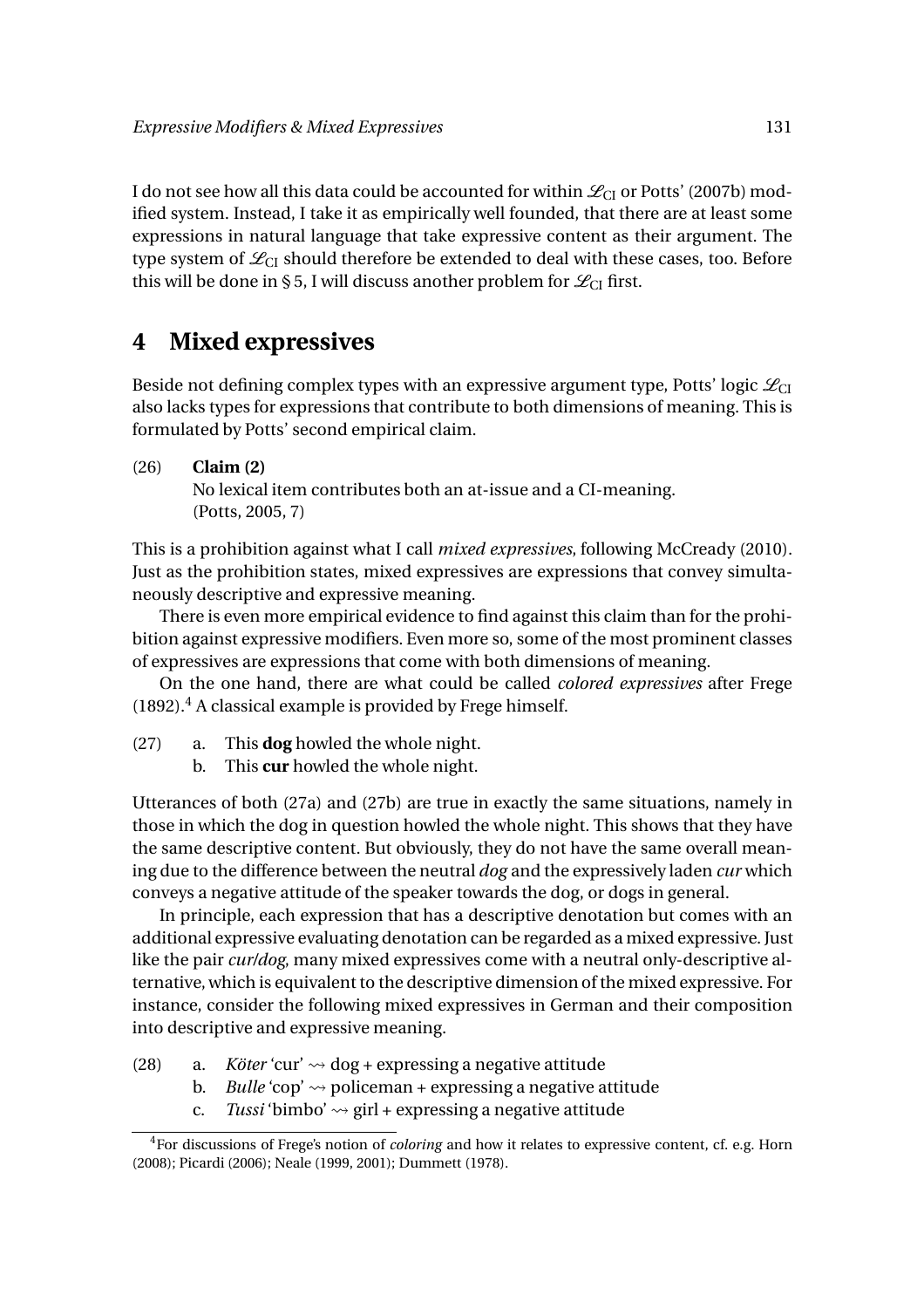A special case is provided by pronouns in languages like French or German that distinguish between familiar and formal uses of pronouns. For instance, the German pronoun *Sie* – formally the pronoun of the 3rd person plural, except for its capital – directly picks up *cA*, that is, the addressee or addressees of the utterance context. Additionally, it expresses a formal relationship between the speaker and addressee. The formal *Sie* contrasts with the "real" second person pronoun *du* which expresses a familiar relationship in addition to referring to the addressee.

(29) a. *Sie* 'you'  $\rightsquigarrow$   $c_A$  + expressing a formal relationship between  $c_S$  and  $c_A$ b. *du* 'you'  $\sim$   $c_A$  + expressing a familiar relationship between  $c_S$  and  $c_A$ 

Such pronouns can be regarded as honorifics. And indeed, honorifics may be analyzed as expressives items as well. However, many honorifics, like the subject orientated honorifics in Japanese (Potts and Kawahara, 2004) are not mixed expressives, since they do not contribute anything to the descriptive content of a sentence.

Beside these kinds of expressions, there are many more cases of mixed expressives that can be found across different languages. For instance, Schwager and McCready (2009) treat German *voll*'totally' as a mixed expressive, while McCready (2010) presents a lot of evidence for mixed expressives in Japanese.

Another class of mixed expressives that has a prominent place in the literature, are racist slurs. During the following discussion, I will stick to the following somewhat outdated swear words for Germans to provide evidence against Potts' claim 2. However, the argument applies to the other classes of mixed expressives as well.

#### (30) **Rascist swear words**

| a. Lessing was a <b>Boche</b> . | (Williamson, 2009, 146) |
|---------------------------------|-------------------------|
| b. Hitler was a <b>Kraut</b> .  | (Saka, 2007, 39)        |

Actually, racist slurs are a subclass of colored expressives, as they have a neutral descriptive meaning beside expressing a negative, derogatory attitude. With respect to truth conditions, (30a+b) are equivalent to the following neutral formulations in which the racist terminology is substituted by its neutral alternative, but express an additional racist attitude towards Germans.

- (31) a. Lessing was a German.
	- b. Hitler was a German.

If the racist slur is substituted by a neutral term, the negative attitude is not expressed any longer. The meaning of *Boche* or *Kraut* can therefore be distributed over the two dimensions of meaning.

#### (32) Lessing was a Boche.

- a. *Descriptive content:*
	- Lessing was a German.
- b. *Expressive content:*

The speaker has a negative attitude towards Germans.

That mixed expressives cannot be reduced to one or the other dimension of meaning is shown by the various facts about their behavior. First, as we have already seen,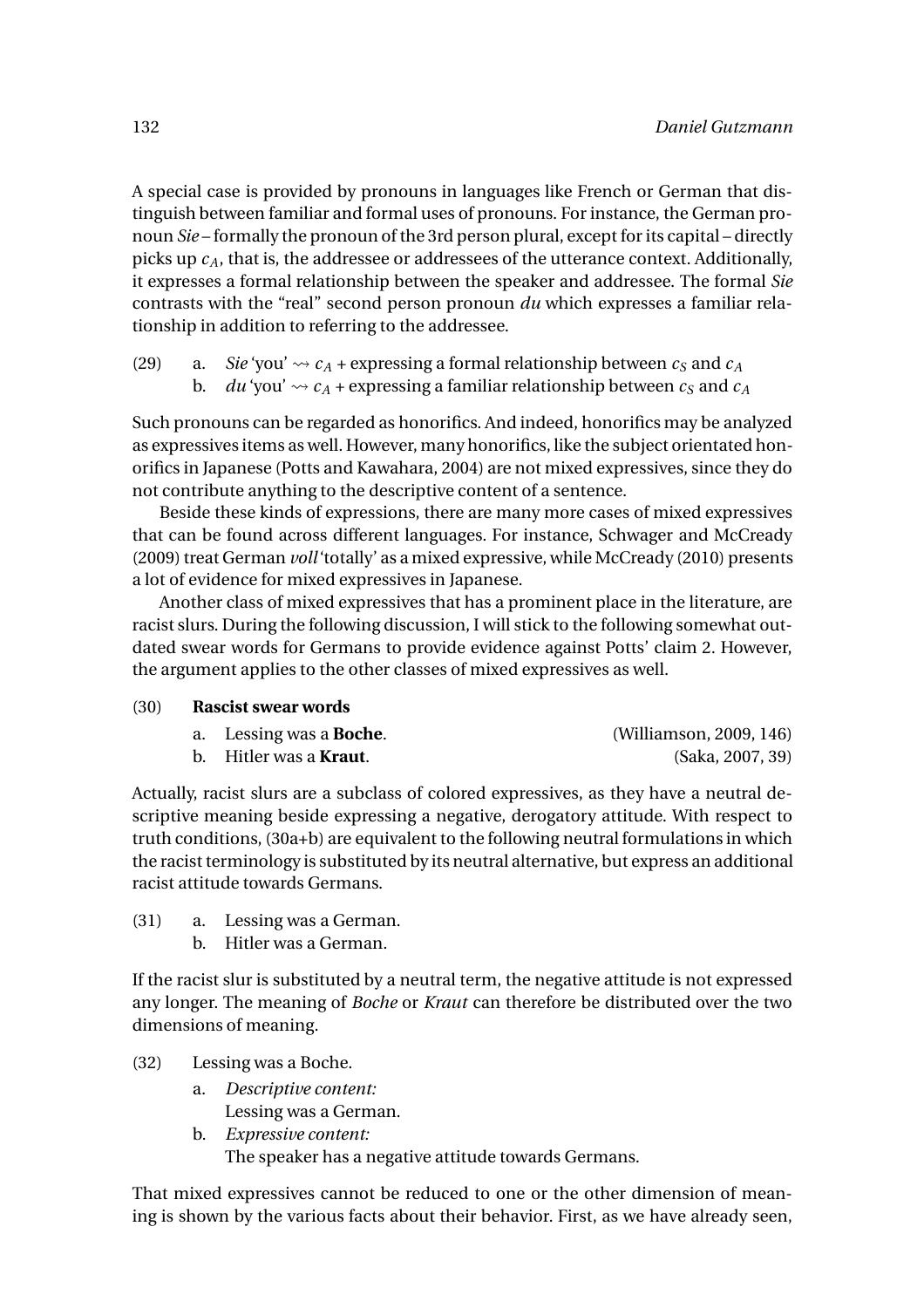pairs like *German* and *Boche* are truth-conditionally equivalent. Hence, it is hard to see how the negative attitude could be part of the descriptive meaning. A further argument against an one-dimensional descriptive analysis is provided by the fact that expressive meaning is mostly nondisplaceable.<sup>5</sup> This is noted for instance by Cruse (1986).<sup>6</sup>

"Another characteristic distinguishing expressive meaning from propositional meaning is that it is valid only for the utterer, at the time and place of utterance. This limitation it shares with, for instance, a smile, a frown, a gesture of impatience [... ]." (Cruse, 1986, 272)

For instance, the contribution of the past tense in *Lessing was a Boche* applies only to the descriptive component while the expressive component is not shifted to the past. A speaker who utters that sentence has still to be taken as being committed to the negative attitude at the utterance time even if the predication that Lessing is German is interpreted with respect to the past:

(33) Daniel was a Boche. #But today, I like Germans.

However, if the expressive part of a mixed expressive were encode in the descriptive domain, it should be expected to be shifted to the past as well. The expressive component of mixed expressives shows similar behavior with regards to other truth-conditional operators. Take for instance their behavior in conditionals, as illustrated by the following example:

(34) If Lessing was a Boche, he was an American.

The negative attitudes towards Germans expressed *Boche* is not a proper part of the antecedent of the conditional. Even a speaker who does not bear any negative attitude towards Germans would judge (34) to be false. However, if the expressive attitude would part of the descriptive content, the antecedent would be false for such a speaker and therefore, the entire conditional should be true.

Another test that can be used to show that the expressive component is not part of the descriptive layer is denial in dialogue (cf. e.g. Jayez and Rossari, 2004).<sup>7</sup> The descriptive content of a mixed expressive can denied directlty as in (35B).

- (35) A: Lessing was a Boche.
	- B: No, he was not a German.

In contrast, denial is not felicitous if only the expressive component should be rejected.

(36) A: Lessing was a Boche. B': #No, I don't approve this way of speaking. B":#No, I like Germans.

However, this should be possible if the negative attitude were active at the same dimension of meaning as the descriptive one. All these facts show that is highly implausible

<sup>5</sup>Exceptions are provided by some attitude predicates in special contexts. Cf. for instance, Harris and Potts (2009a,b).

 $6$ Also cited by Potts (2007b, 169).

<sup>7</sup>Thanks to Olivier Bonami for reminding me of this test.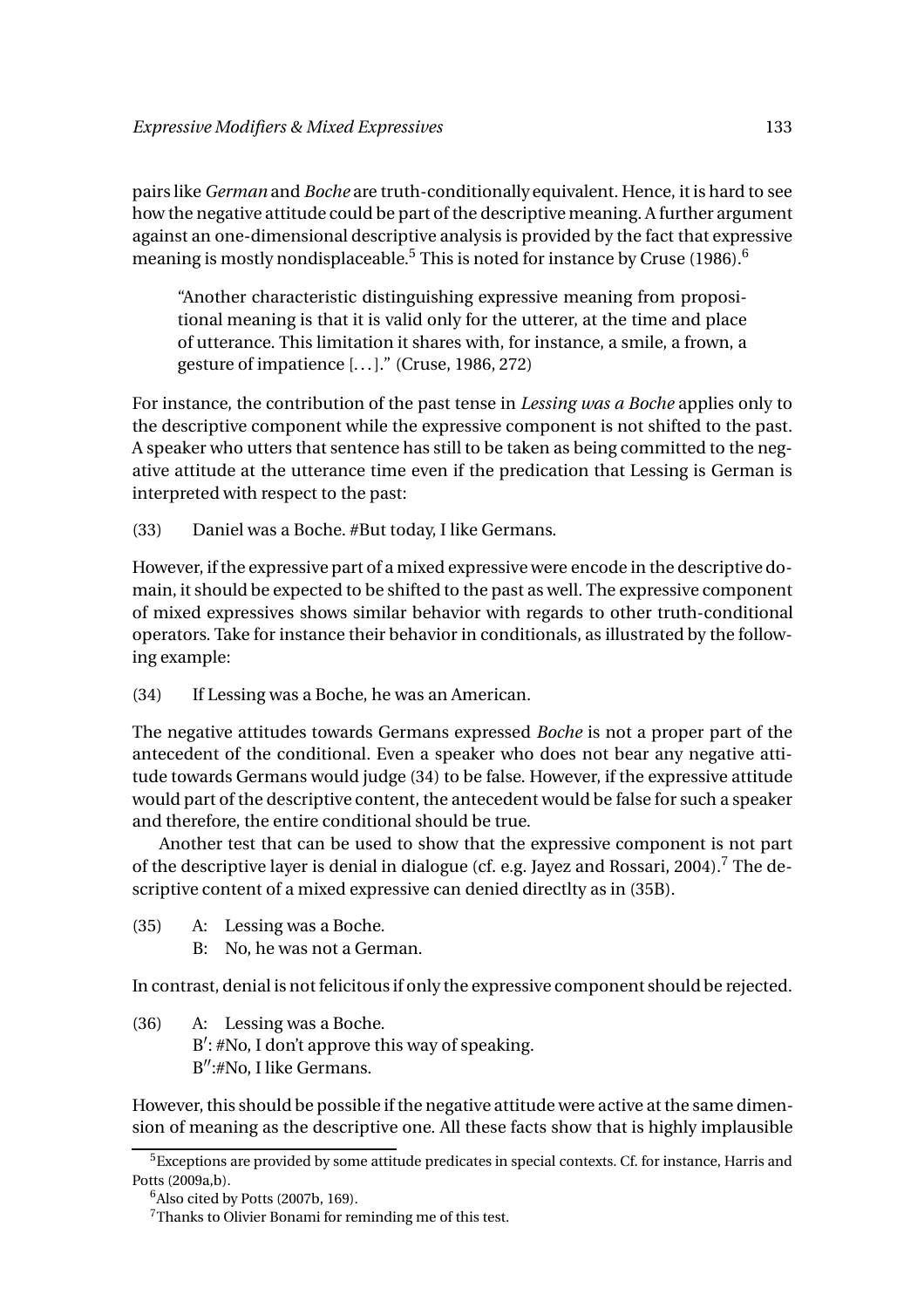to subsume the evaluative component conveyed by mixed expressives under the descriptive dimension.

To shift the descriptive part to the expressive dimension is also not a valid solution to protect Potts' claim 2 against the empirical evidence. If we tried to analyze an expression like *Boche* within  $\mathcal{L}_{CL}$ , it makes the wrong predictions, even if the predicate *German* is also plugged into the expressive dimension. Using  $\mathcal{L}_{\text{CL}}$ , *Boche* has to be translated into a predicate that maps descriptive arguments onto expressive propositions (the negative attitude), that is, as an expression of type 〈*e*,*ε*〉.

(37) **lessing** : *e* • **boche**(**lessing**) : *ε*

**lessing**: *e* **boche** :  $\langle e, \varepsilon \rangle$ 

This derivation would predict that the meaning of *Lessing was a Boche* is an entity, which is of course not the case. On the other hand, if we changed the type for **boche** such that it could capture the descriptive meaning component, the expressive part would be lost. With the tools provided by  $\mathcal{L}_{CI}$  we thus can only get one dimension of a mixed expressive right. Of course, this is what is to be expected from a system that is built in such a way to implement the claim that there are no mixed expressives in the first place.

In face of the evidence presented in this section, I conclude that Potts' claim that there are no such expressions as mixed expressives is not valid. $8$ 

### **5 Extending the system**

In this section I will extend the type system of  $\mathcal{L}_{CI}$  in order to accommodate mixed expressives as well as expressive modifiers. To allow for expressive modifiers, we need complex types that have an expressive type as their argument. However, I will stick to the prohibition against expressions that map from expressive to descriptive content. Therefore, in addition to the functional types from descriptive to expressive content that are already defined in  $\mathcal{L}_{CL}$ , we need a definition for types that have an expressive type both in its range and in its domain. Clause (38e) provides thus just such a definition. I call these types *pure* expressive types to distinguish them from the old ones, that are now called *hybrid* expressive types. I call the new logic  $\mathcal{L}_{\text{CI+EM}}$ .

#### (38) **Types for**  $\mathscr{L}_{\text{CI+EM}}$

- a. *e* and *t* are descriptive types.
- b.  $\varepsilon$  is an expressive type.
- c. If  $\sigma$  and  $\tau$  are descriptive types, then  $\langle \sigma, \tau \rangle$  is a descriptive type.
- d. If  $\sigma$  is a descriptive type and  $\tau$  is a (hybrid or pure) expressive type, then 〈*σ*,*τ*〉 is a hybrid expressive type.

<sup>&</sup>lt;sup>8</sup>That he makes this claim in the first place, is even more surprising as Potts (2007b) also discusses the German pronoun system and mentions ethnical swear words.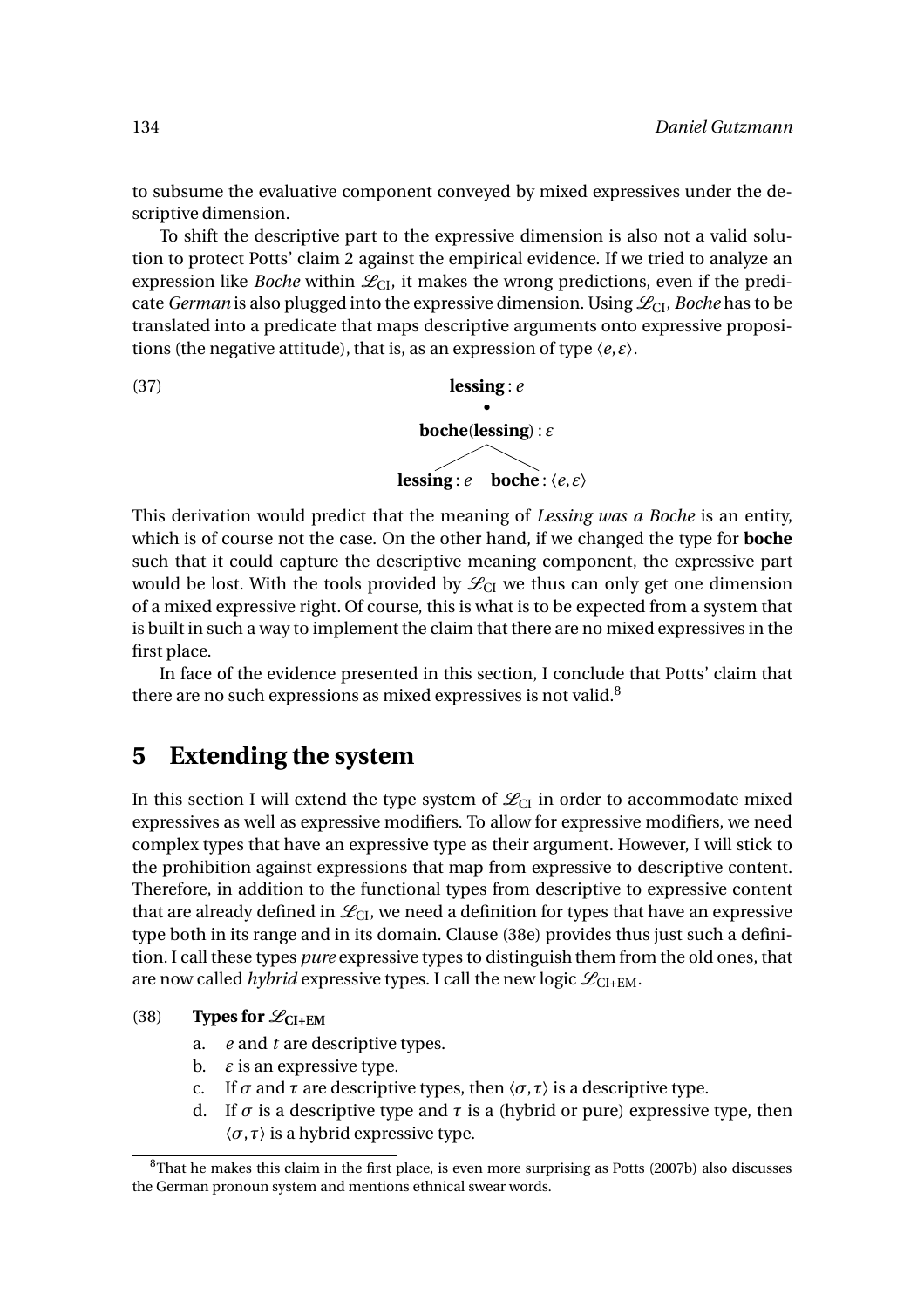e. If  $\sigma$  and  $\tau$  are (hybrid or pure) expressive types, then  $\langle \sigma, \tau \rangle$  is a pure expressive type.

Since this type definition is rather complex, it is useful to have a table that shows how the different types can be put together. In table 1, *T* and *E* stand for descriptive and pure expressive types respectively, whereas  $E'$  denotes hybrid expressive types. $^9$ 

|            | $\cal E$         | $E^{\prime}$     |
|------------|------------------|------------------|
|            | $\boldsymbol{E}$ | $\boldsymbol{E}$ |
| E          | $\overline{E}$   | E                |
| $E^\prime$ | $\overline{E}$   | Е                |

Table 1: The type system of  $\mathcal{L}_{CI+EM}$ 

The types in the leftmost column of table 1 give the domain of a complex type, while the types in the first row provide its range. If we have a complex type that has a descriptive type in both its domain and range, the result is a descriptive type (cf. the white cell in the upper left) like in  $\mathcal{L}_{CL}$ . If we have a complex type that has a descriptive type in its domain and a pure or hybrid expressive type in its range, the result is a hybrid expressive type (cf. the two light-gray cells). Note, that the construction of hybrid use-conditional types works only in one way: we can have  $\langle T, E \rangle$  and  $\langle T, E' \rangle$  but neither  $*(E, T)$  nor  $*(E', T)$  (cf. the two black cells). That is, there are functional types mapping descriptive content to hybrid or pure expressive content, but there is nothing mapping from expressive content (neither pure nor hybrid) to ordinary descriptive content. This is the same restriction as the one that Potts (2005) has build into his type system. In  $\mathcal{L}_{CL}$ , we find only functional types from descriptive to expressive types but not the other way round. As we have seen in § 3,  $\mathcal{L}_{CI}$  has no types with an expressive type in its domain. Accordingly, the type system of  $\mathcal{L}_{CI}$  looks like in the following table.



Table 2: The type system of  $\mathcal{L}_{CI}$ 

Now that I have defined new types for expressive modifiers for  $\mathcal{L}_{\text{CI+EM}}$ , it must be defined how they combine with each other. The combination of descriptive types is plain functional application and hybrid expressive expressions apply to descriptive ones according to CI-application (9) just as in  $\mathcal{L}_{CL}$ . For the combination of two expressive types, I define a new tree-admissibility condition.

(39) **Pure expressive application**



<sup>9</sup>Thanks to Hans-Martin Gärtner for the inspiration to present the type system of  $\mathcal{L}_{\text{CI+EM}}$  by means of such a table.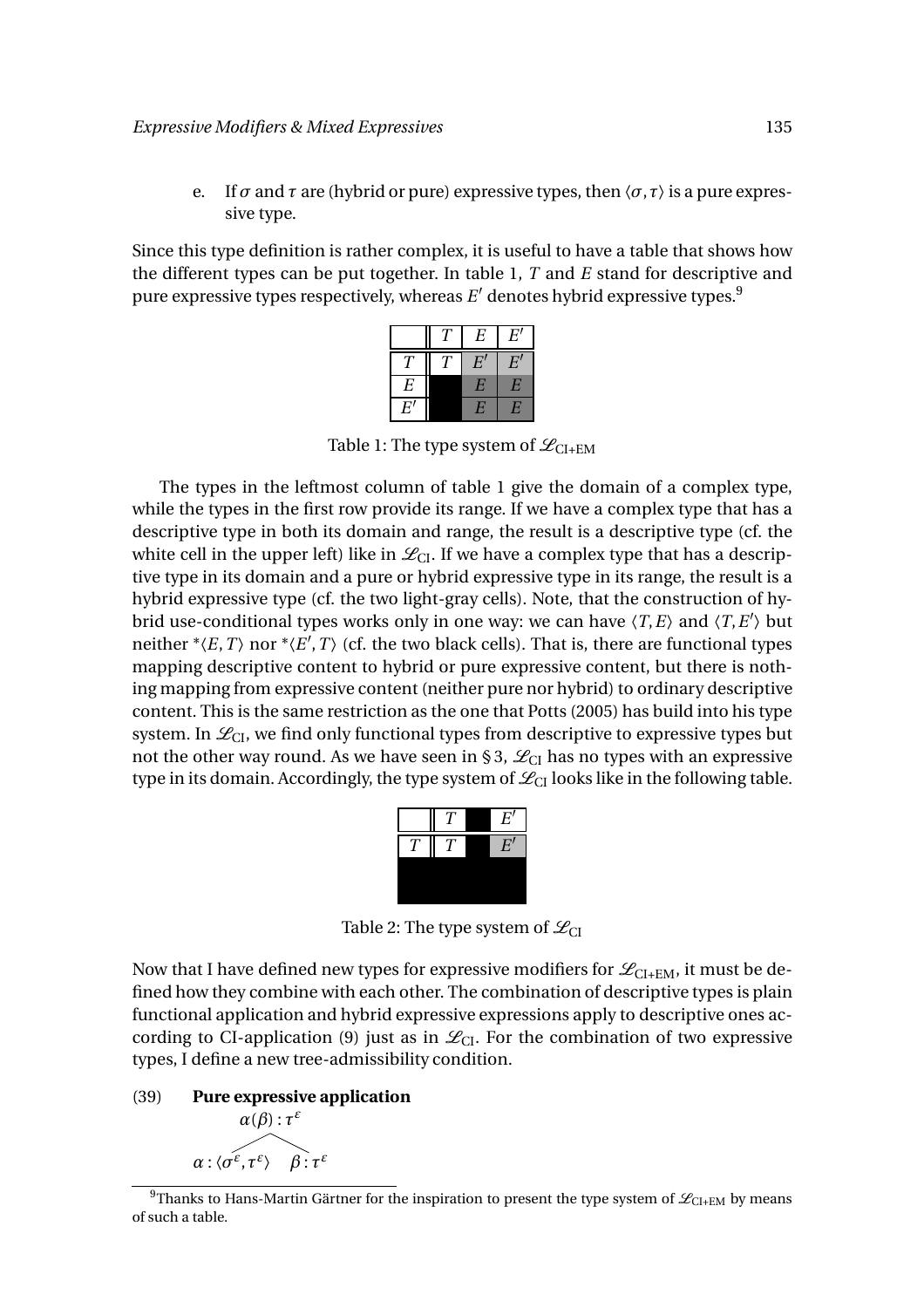Obviously, this is just functional application restricted to expressive types. This rule allows that two expressives can combine with each other without one of them being isolated as would be the case with CI-application.

Equipped with these types and rules, we can provide an intuitive semantic structure as in (18) for expressive modifiers. In  $\mathcal{L}_{CI+EM}$ , an expressive modifiers like *fucking* can be treated as being of  $\langle \langle e, \varepsilon \rangle, \langle e, \varepsilon \rangle \rangle$  taking the expressive *bastard* as its argument. The complex expressive **fucking**(**bastard**) :  $\langle e, \varepsilon \rangle$  can then be applied to an entity type argument. Only then the entire expressive proposition is isolated by CI-application. The semantic parsetree for the DP *that fucking bastard Burns* may look like this.

(40) that fucking bastard Burns



The descriptive expression **burns** : *e* could take part in further derivation, for instance, being predicated over to yield a proposition.

To account for mixed expressives, I adopt a type definition from McCready (2010), who deals with different mixed expressives in Japanese. I slightly modify his type definition to better fit into the system already employed here. The new logic is called  $\mathcal{L}_{\text{CI+EM+ME}}$  and its type definition is given by the following set of construction rules.

- (41) **Types for**  $\mathscr{L}_{+CI+EM+ME}$ 
	- a. *e* and *t* are descriptive types.
	- b. *ε* is an expressive type.
	- c. If  $\sigma$  and  $\tau$  are descriptive types, then  $\langle \sigma, \tau \rangle$  is a descriptive type.
	- d. If  $\sigma$  is a descriptive type and  $\tau$  is a (hybrid or pure) expressive type, then 〈*σ*,*τ*〉 is a hybrid expressive type.
	- e. If  $\sigma$  and  $\tau$  are (hybrid or pure) expressive types, then  $\langle \sigma, \tau \rangle$  is a pure expressive type.
	- f. If  $\sigma$  and  $\tau$  are descriptive type and  $\nu$  is a pure expressive type, then  $\langle \sigma, \tau \rangle$   $\diamond$  $\langle \sigma, v \rangle$  is a mixed type.

A type for mixed expressive consists of two independent parts. First, we have a complex type that takes a descriptive type  $\sigma$  as its argument to yield a descriptive type. Secondly, we have a hybrid expressive type taking also the descriptive type  $\sigma$  as its argument and returns an expressive expression of type *υ*. A mixed expressive therefore has two types in some sense, one for each dimension of meaning. It combines with one descriptive argument to convey meaning in both dimension. A corresponding tree-admissibility condition distributes one argument to both parts of a mixed expressive, isolates the expressive content, and passes the descriptive content up the tree.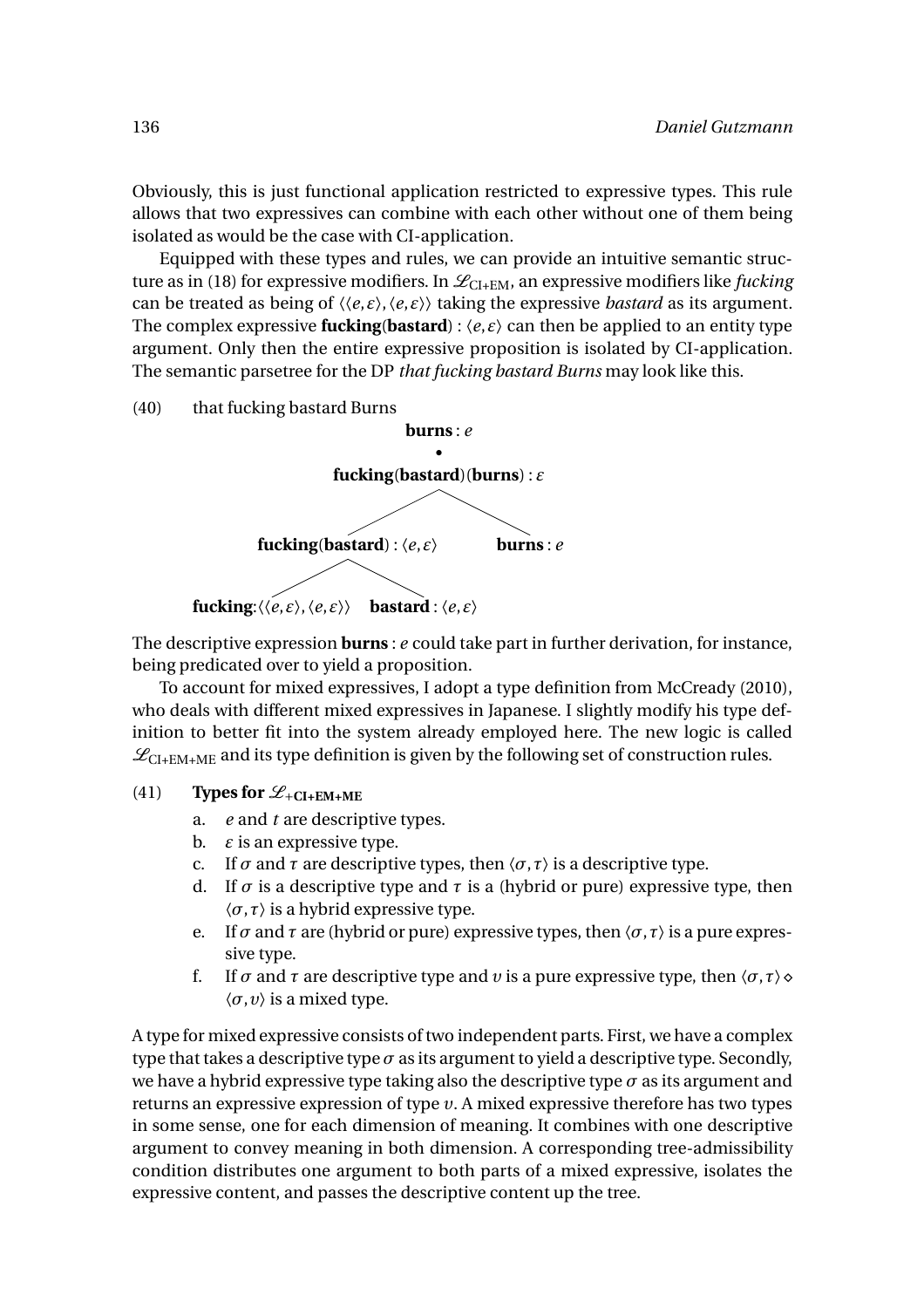

Equipped with these rules and types, we can provide an adequate semantics for mixed expressives. All that is needed in addition to the new types and tree-admissibility condition, is a translation function for mixed expressives that maps them to appropriate descriptive and expressive components. For instance, *Boche* means *German* in the descriptive dimension, while expressing a negative attitude in the expressive dimension.

(43) *Boche*  $\rightsquigarrow$  **german** :  $\langle e, t \rangle \diamond$  **neg-att** $(c_S)$  :  $\langle e, \varepsilon \rangle$ 

Given this translation, we can provide the following semantic structure for the sentence *Lessing was a Boche* that I have already discussed in § 4.

```
(44) Lessing was a Boche.
                           german(lessing) : t
                                         •
                        neg-att(c_S)(lessing) : \varepsilongerman: \langle e, t \rangle \diamondneg-att(c_S): \langle e, \varepsilon \rangle lessing: e
```
With the new types introduced in this section together with the corresponding treeadmissibility conditions, the new logic is able to deal with expressive modifiers and mixed expressives, while keeping intact the core ideas of  $\mathcal{L}_{\text{CI}}$ .

### **6 Conclusion**

In this paper, I have challenged two strong claims that Potts (2005, 2007b) has made in his work on expressives and the logic of conventional implicatures. These claims come down to prohibitions against what I have dubbed expressive modifiers and mixed expressives. I have presented that, contrary to these prohibitions, examples of both kinds of expression can easily be attested in natural languages. To overcome the limitations directly implemented in  $\mathcal{L}_{CL}$ , I extended the type system of  $\mathcal{L}_{CL}$  and added new treeadmissibility conditions. The new logic  $\mathcal{L}_{+CI+EM+ME}$  thereby built is able to assign a prima facie intuitive semantic to sentences involving expressive modifiers or mixed expressives.

Before I end this paper, let me mention a remaining problem for  $\mathcal{L}_{CI}$  that also holds for the variant developed here. Neither logic is able to deal with what could be called *two-place expressives*, that is, expressives that need two arguments in order to yield a expressive proposition. Note that such expressions are allowed in  $\mathcal{L}_{CI}$  and its extensions, since types like, for instance,  $\langle e, \langle e, \varepsilon \rangle \rangle$  are defined by their respective type systems. However, even if they are well formed expressions, they cannot be computed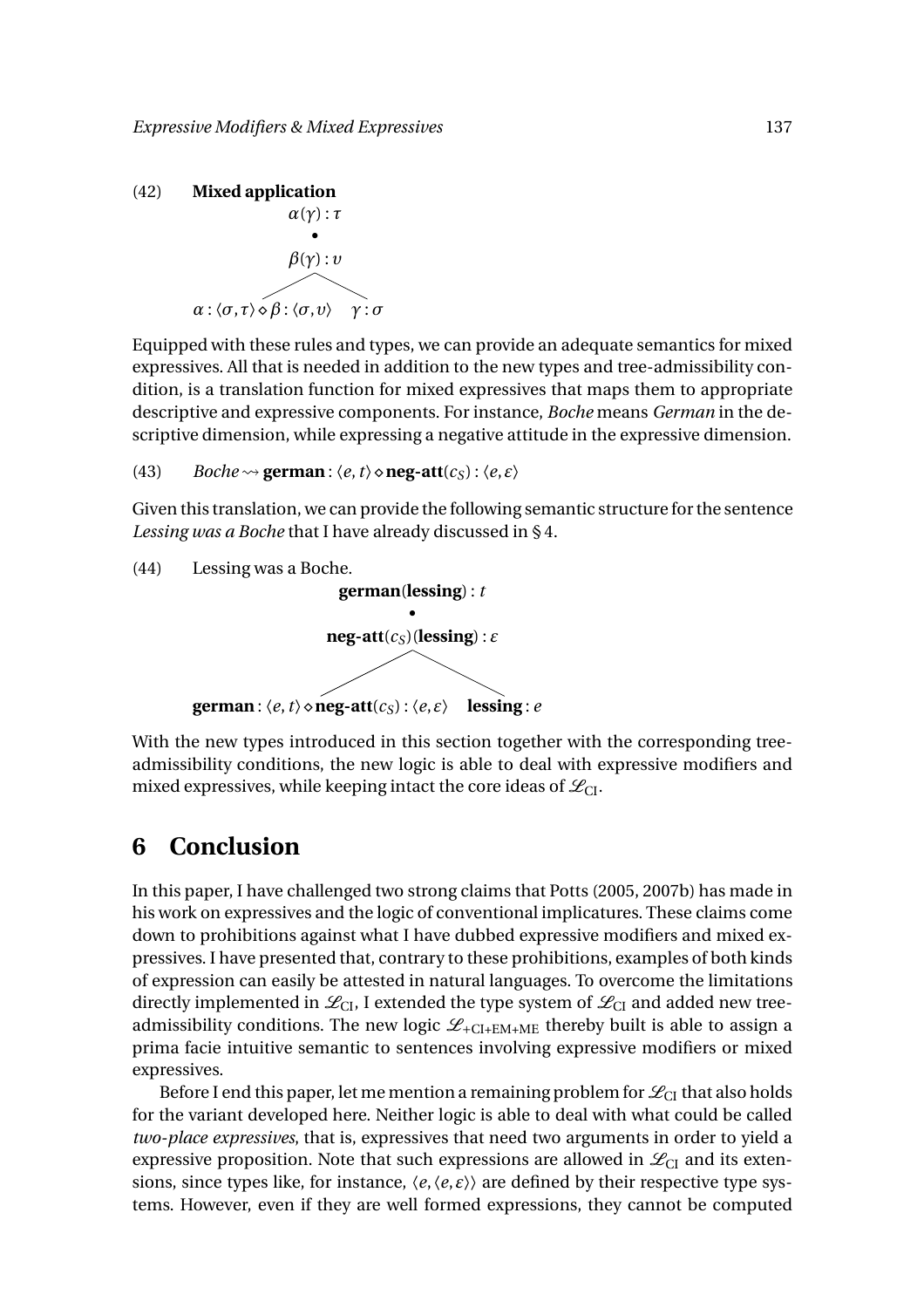correctly. The general problem can be illustrated by the following scheme. Let  $\alpha$  be a two-place expressive that needs an argument of type  $\sigma$  and one of type  $\tau$  to yield an expressive proposition of type  $\varepsilon$ . Let  $\beta$  and  $\gamma$  be expressions of the appropriate argument types for *α*. The following parsetree illustrates why such an expression cannot be computed by  $\mathcal{L}_{CI}$  or  $\mathcal{L}_{+CI+EM+ME}$ .



The problem is that  $\alpha$  is isolated from the parsetree according to expressive application as soon as its is combined with its first argument  $\beta$ , while  $\beta$  is returned unmodified. After that, there is now way to get the second argument  $\gamma$  into  $\alpha(\beta)$ , since  $\gamma$  has only access to  $\beta$  with which it cannot be combined.

For sake of illustration, let me assume that the German speech repot verb *nörgeln* 'to noodge' is such two-place expressive, but a mixed one. Assuming that it is truthconditionally equivalent to *to complain*, it can be used to convey expressively that the speaker regards that the reported subject is not justified with his complain or is too sensitive.

#### (46)  $\dot{\textit{n}}$  *nörgeln* 'to gouch'  $\sim$  *to complain* + speaker evaluation of the complaint

Just as its neutral counterpart, *nörgeln* needs an entity-type subject argument and a propositional object to yield a speech report and, in addition, a expressive proposition. Therefore, *nörgeln* is a two-place mixed expressive.

(47) *nörgeln* 
$$
\rightsquigarrow
$$
 **complain** :  $\langle \langle s, t \rangle, \langle e, \langle s, t \rangle \rangle \rangle \diamond$  **eval-unjust**( $c_S$ ) :  $\langle \langle s, t \rangle, \langle e, \varepsilon \rangle \rangle$ 

If this expression is combined with an proposition, both its descriptive as well as its expressive content are applied to the propositional argument. But even if the descriptive content can take part in a further derivational step, the expressive content is left behind and can never be applied to its subject argument.

(48)  
\n**complain**(*p*) : 
$$
\langle e, \langle s, t \rangle
$$
 **peter**: *e*  
\n**eval-unjust**(*c<sub>S</sub>*) (*p*) :  $\langle e, \varepsilon \rangle$   
\n**complain**:  $\langle \langle s, t \rangle, \langle e, \langle s, t \rangle \rangle \rangle \diamond p : \langle s, t \rangle$   
\n**eval-unjust**(*c<sub>S</sub>*) :  $\langle \langle s, t \rangle, \langle e, \varepsilon \rangle \rangle$ 

Another example of a 2-place expressive is provided by Kubota and Uegaki (2010), who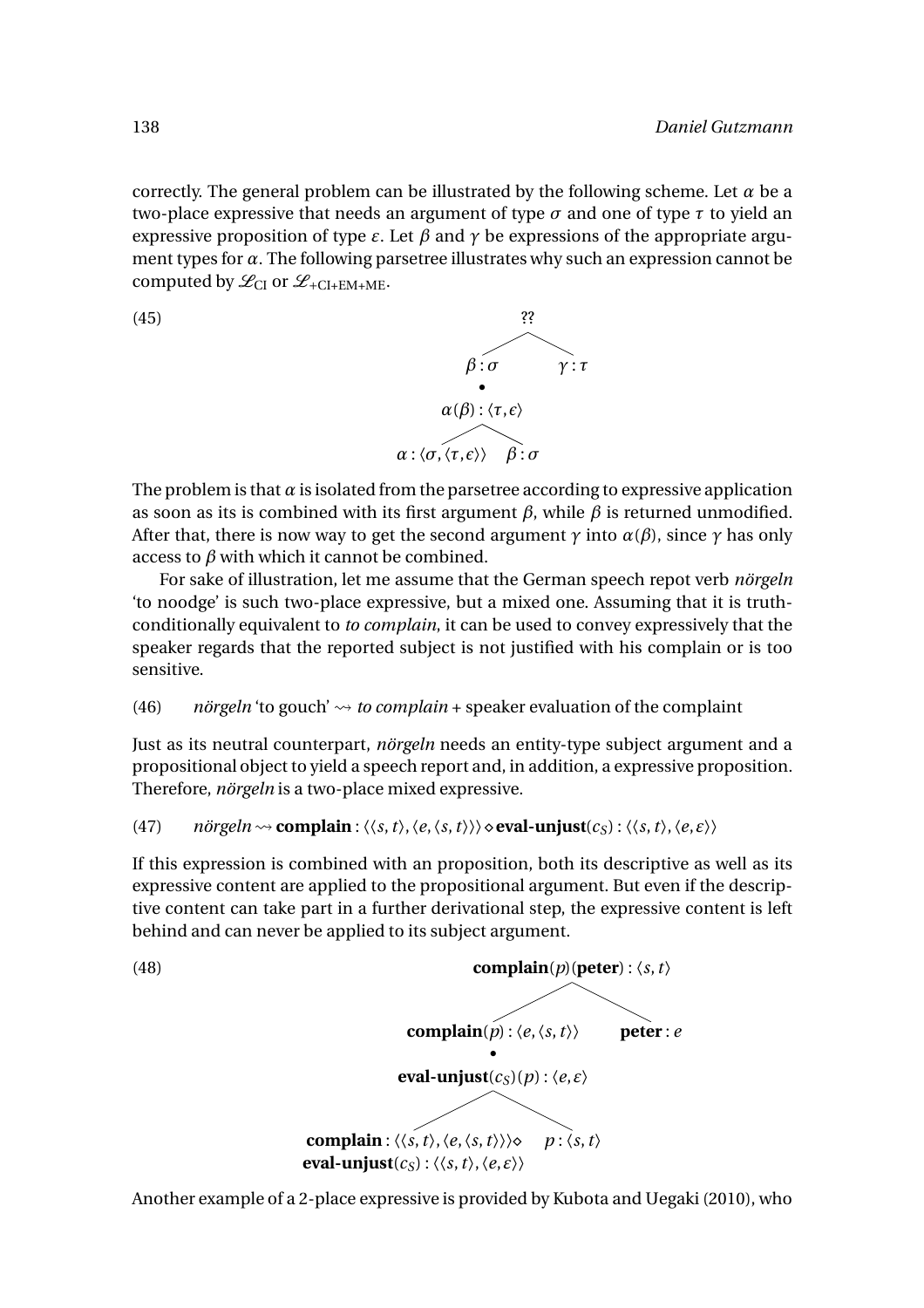develop a different solution to the problem of mixed expressives by using the continuiation based semantics developed by Barker and Shan (2008) instead of a variant of  $\mathcal{L}_{CI}$ . They discuss the Japanese benefactive verb *morau* – actually a 3-place mixed expressive – which takes another verb as an argument as well as an dative object and a subject. Its dative object is identified as the logical subject of the embedded verb. A sentence with *morau* than expresses the descriptive proposition that the matrix subject is involved in the action expressed by the embedded verb. In addition, it conveys the CI that that action is in some way beneficial for the matrix subject.

- (49) Taroo-ga Hanako-ni piano-o *Taro-*NOM *Hanako-*DAT *piano-*ACC *play BENEF-*PAST hii-te **morat**-ta. a. *Descriptive content:* "Taro had Hanako play the piano."
	- b. *Expressive content:* "Hanako's playing the piano was for the benefit of Taro."

The problem posed by *morau* for all variants of  $\mathcal{L}_{CI}$  presented here is the same as for *nörgeln*. As soon as *morau* is applied to its first argument (probably the embedded verb), it is isolated from the semantic parsetree and cannot be combined with its other arguments.

To account for such problems, no simple type definition would suffice as the problem goes back to the core of  $\mathcal{L}_{CL}$ , namely the idea that expressive items are removed from the parsetree after they have combined with their descriptive argument. In the end, a more extensive revision of  $\mathcal{L}_{CI}$  in the direction to logic employing complete, overall multidimensionality may be needed to accommodate such cases.

Even if the new logic  $\mathcal{L}_{CI}$  may not be considered as being satisfactory and suffers from some of the main problems of  $\mathscr{L}_{\text{CI}}$ .  $^{10}$  I think that it is a first improvement that helps Potts' logic to cover a broader range of data correctly. At least, I hope to have shown that both expressive modifiers and mixed expressives should be taken seriously as an empirical phenomenon.

### **References**

- Amaral, Patricia, Craige Roberts, and E. Allyn Smith, 2007. Review of *The Logic of Conventional Implicatures* by Chris Potts. *Linguistics and Philosophy*, 30:707–749. doi: 10.1007/s10988-008-9025-2.
- Anand, Pranav, 2007. Re-expressing judgment. *Theoretical Linguistics*, 33:199–208. doi: 10.1515/TL.2007.012.

Barker, Chris and Chung-chieh Shan, 2008. Donkey anaphora is in-scope binding. *Semantics & Pragmatics*, 1:1–42. doi:10.3765/sp.1.1.

 $10$ To mention just two of them, note that also the new logics predict that expressives have always widest scope. But this does not seem to be the case (cf., e.g. Anand, 2007; Amaral et al., 2007; Bonami and Godard, 2007). Furthermore, as already mentioned in footnote 1, the representational way in which the parsetrees are used in  $\mathcal{L}_{CI}$  raises worries about compositionality.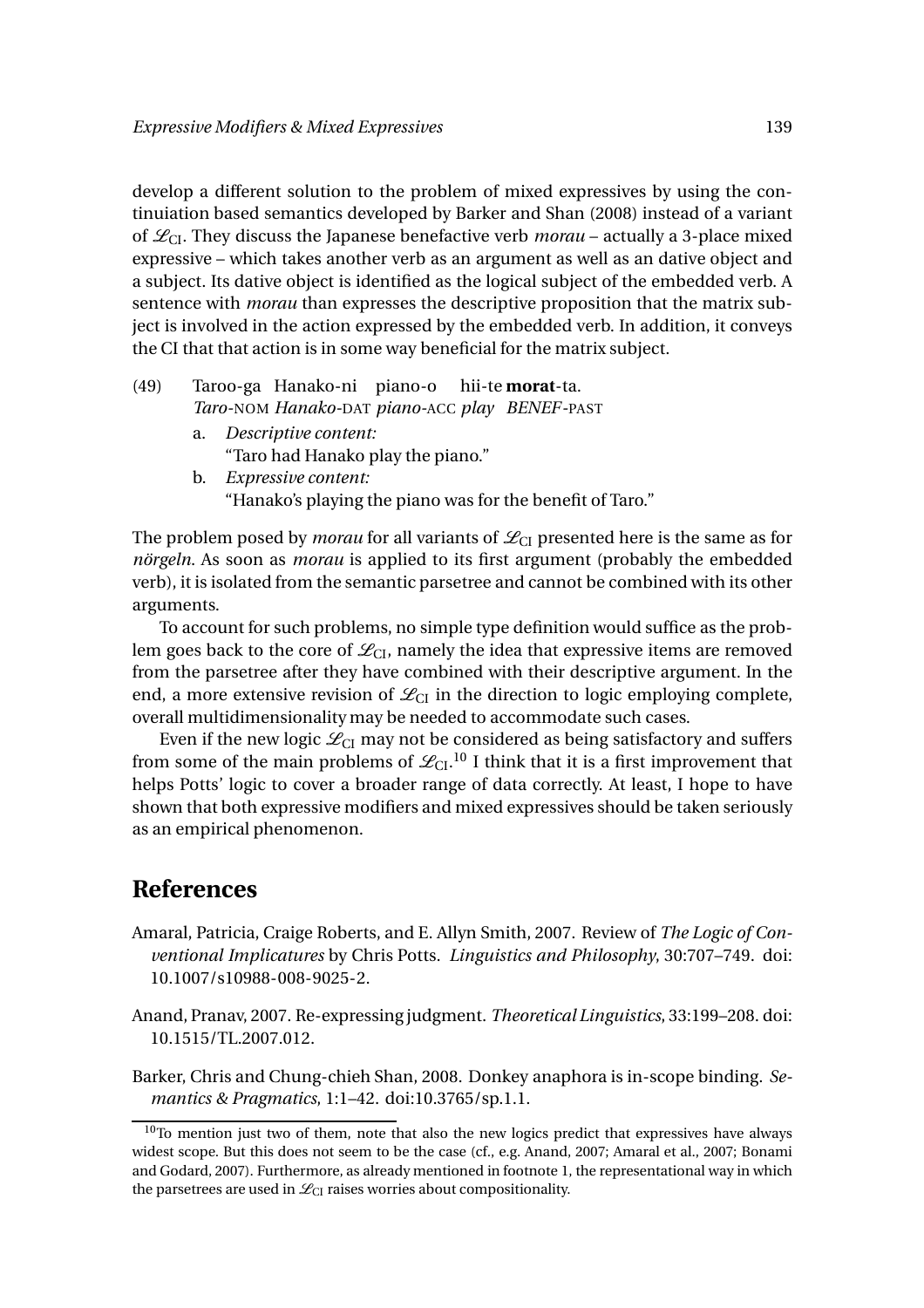- Bonami, Olivier and Danièle Godard, 2007. Parentheticals in underspecified semantics. *Research on Language and Computation*, 5:391–413. doi:10.1007/ s11168-007-9037-z.
- Cruse, David Alan, 1986. *Lexical Semantics*. Cambridge: Cambridge University Press.
- Dummett, Michael, 1978. Frege's philosophy. In *Truth and Other Enigmas*, pp. 87–115. Cambridge, MA: Harvard University Press.
- Frege, Gottlob, 1892. Über Sinn und Bedeutung. *Zeitschrift für Philosophie und philosophische Kritik*, 100:25–50.
- Geurts, Bart, 2007. Really fucking brilliant. *Theoretical Linguistics*, 33:209–214. doi: 10.1515/TL.2007.013.
- Harris, Jesse A. and Christopher Potts, 2009a. Perspective-shifting with appositives and expressives. *Linguistics and Philosophy*, 32:523–552. doi:10.1007/ s10988-010-9070-5.
- ———, 2009b. Predicting perspectival orientation for appositives. In *Proceedings of the 45th Meeting of the Chicago Linguistic Society*. Chicago Linguistic Society.
- Horn, Laurence R., 2008. On F-implicature. Ms. New Heaven, CT: Yale Univeristy.
- Jayez, Jacques and Corinne Rossari, 2004. Parentheticals as conventional implicatures. In Corblin, Francis and Henriëtte de Swart (eds.), *Handbook of French Semantics*, pp. 211–229. Stanford, CA: CSLI.
- Kaplan, David, 1999. The meaning of *ouch* and *oops*. Ms. 2004 version. Los Angeles: University of California.
- Klein, Ewan and Ivan Sag, 1985. Type-driven translation. *Lingustics and Philosophy*, 8:163–201.
- Kubota, Yusuke and Wataru Uegaki, 2010. Continuation-based semantics for conventional implicatures. In Ito, S. and E. Cormany (eds.), *Proceedings of Semantics and Linguistic Theory (SALT) XIX,*. CLC Publications.
- McCready, Eric, 2010. Varieties of conventional implicature. *Semantics & Pragmatics*, 3.8:1–57. doi:10.3765/sp.3.8.
- Montague, Richard, 1974. *The proper treatment of quantification in ordinary English*, pp. 247–270. Yale University Press.
- Neale, Stephen, 1999. Coloring and composition. In Stainton, Robert and Kumiko Murasugi (eds.), *Philosophy and Linguistics*, pp. 35–82. Westview.
- ———, 2001. Implicature and colouring. In Consenza, Giovanna (ed.), *Paul Grice's Heritage*, pp. 135–180. Brepols.
- Picardi, Eva, 2006. Colouring, multiple propositions, and assertoric content. *Grazer Philosophische Studien*, 72:49–71.